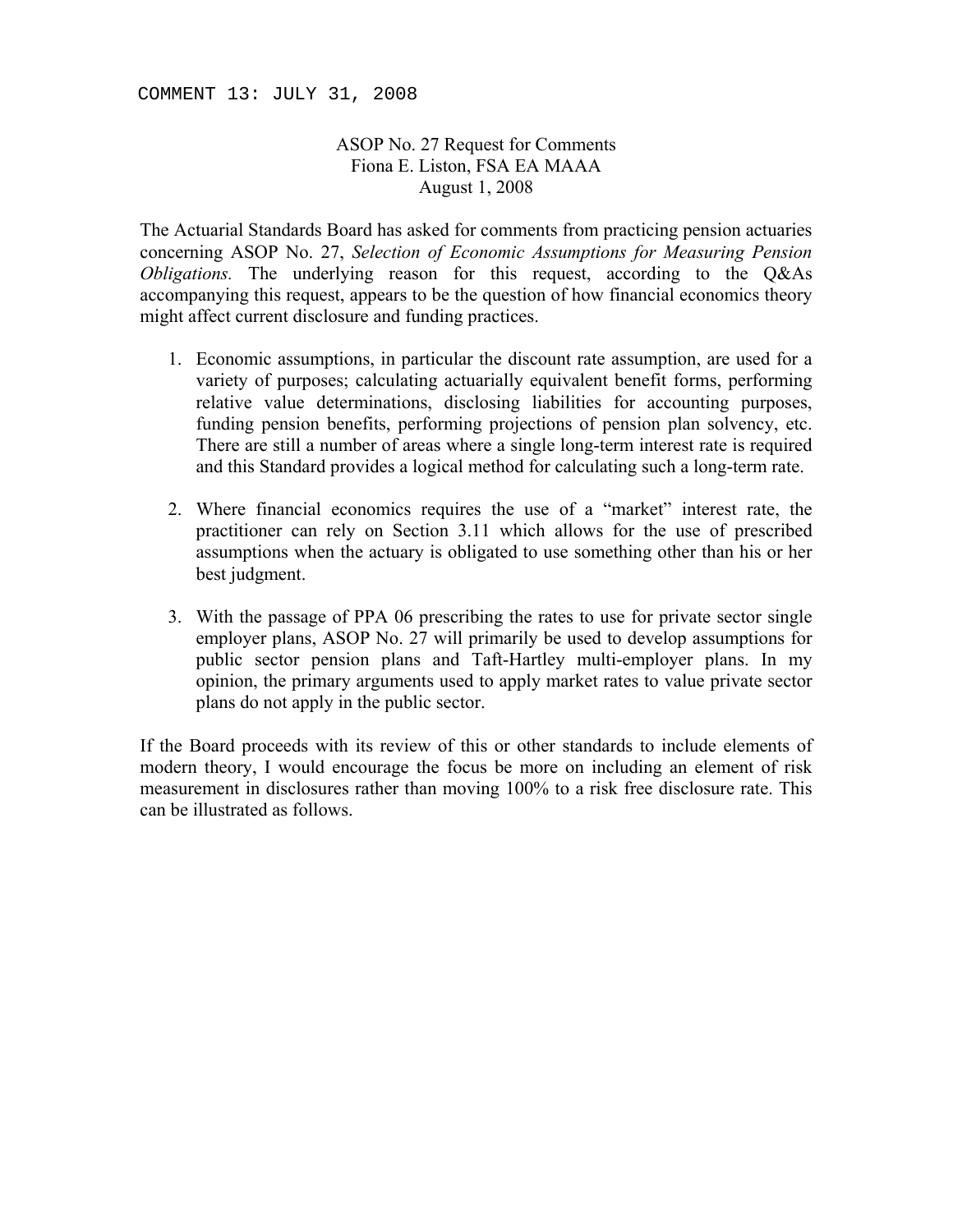

The bars represent measurements of a pension plan liability using different interest rate assumptions. The bar titled "Settlement Basis" represents a measure of pension plan liability using a risk-free rate of 5%. The stacked bars titled "Funding Basis" show an array of liability results for the same pension plan, measured at various interest rates. The liability measured to the top of the red bar is valued at a typical valuation assumption of 7.5%.

However, the fact that most plans choose to invest in a well diversified portfolio of assets, and in this case those assets are anticipated to return 7.5% over a long time horizon, the expected value of liabilities at 7.5% is the correct value to disclose. However there is a risk that they could return more or less given market sensitivities. In order to demonstrate that risk, the liability measurement can be shown with its likely distribution of values, as shown in the array of bars in the Funding Basis graph. While the measurement to the top of the red bar is the most likely measure of liability, it could fall between the two measures of risk demonstrated by the bottom of the red bar or the top of the green bar.

My understanding is that financial economists would like to mandate that plans measure and disclose liabilities in accordance with the Settlement Basis, shown above, using the risk free rate of return. I believe that since the plan is not invested at the risk free rate of return it is not logical to measure the liabilities entirely on that basis. A better disclosure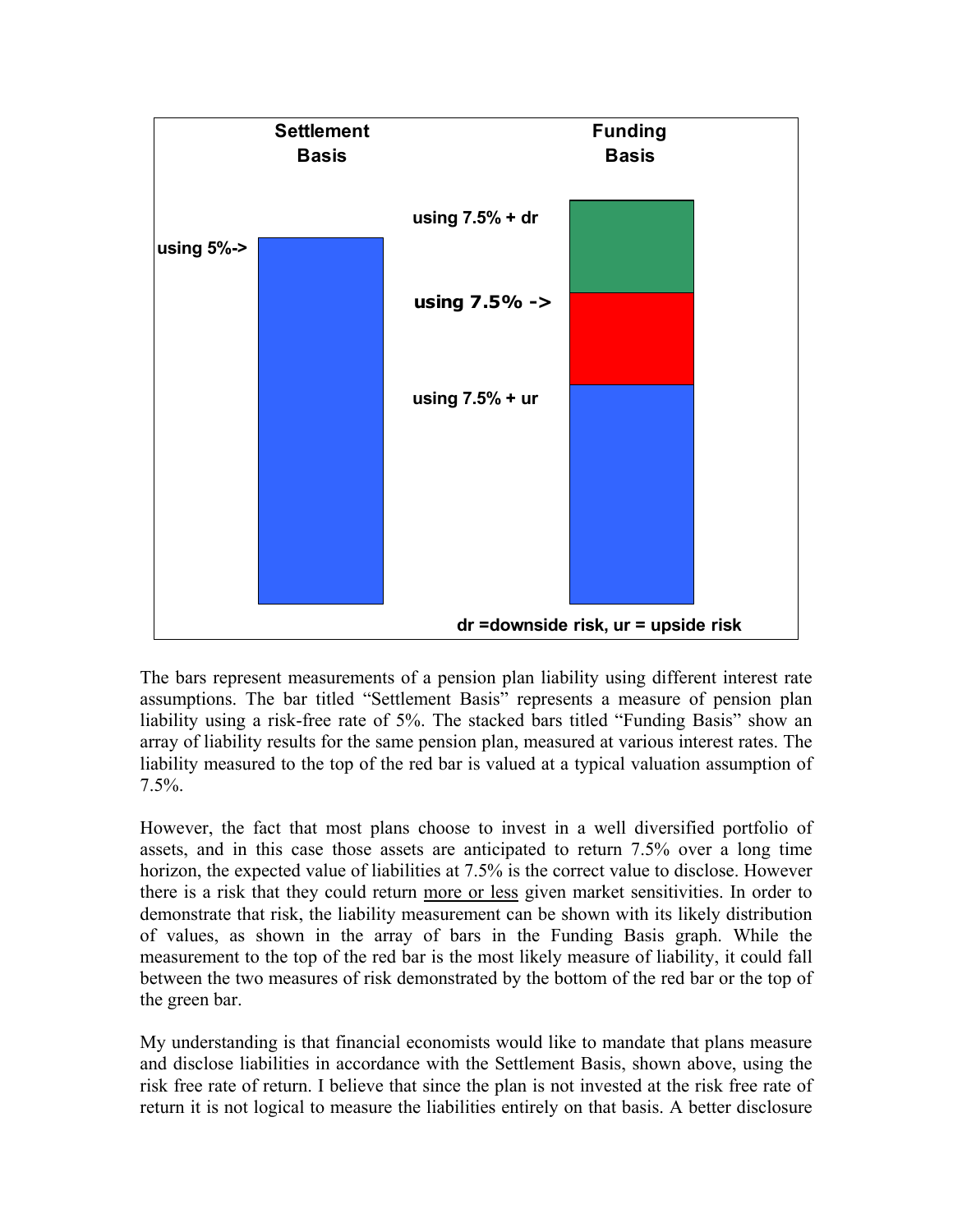of the risk in liability measurement would be to provide a range of results, similar to the Funding Basis chart, which demonstrates the amount of risk in the investments and the probable outcomes of taking that risk. Moving entirely to a risk-free rate does not adequately communicate the variability in the possible future valuation results but instead simply moves  $100\%$  to a worst-case scenario.

Another reason for maintaining the measurement of liabilities at the fixed long-term best estimate interest rate, is that it provides a means of measuring funding progress towards a plan sponsor's goals. It would be very difficult to know if the plan's funded status is improving or deteriorating if the size of the measuring stick is adjusted annually.

Another argument that I have heard financial economists make is that plan improvements have been liberally granted because the associated costs were based on an "artificially high" discount rate. Marking liabilities to a market rate of return could result in an even greater bias. For example, if pension plans had been required to disclose their liabilities at market rates during the early 1980's we would have seen "enormously overfunded" pension plans, which I am certain would have resulted in even greater benefit enhancements than those that actually occurred.

On a more global scale, I am concerned that the use of financial economics in pension plan disclosure may push more plan sponsors into investing in risk free instruments. This could have a destabilizing impact on an economy which is already showing increased volatility. As more money chases a limited number of liquid fixed income investments, their prices will be artificially bid upwards. Similarly, as pension plans divest their equity holdings it could lead to a depression of stock values. Such destabilization would cause problems during a period of transition but eventually the markets would create new methods of finance which will make stocks look more like bonds and vice versa, leaving investors very much in the same position they are now.

The July 31, 2008 Financial Times published a letter to the editor from Avinash Persuad, a professor emeritus who has had some experience with the mark-to-market movement in the U.K. While his letter is primarily concerned with the movement as it pertains to banking disclosures, many of his points are extremely relevant to the pension funding/accounting discussion. He states: "The right solution is to be found by grappling with the fundamental issue: what is the price telling us and when is that an appropriate measure of value? Current market prices tell us what an asset would be worth today. This is highly relevant to anyone who has short-term funding like overnight deposits……Where mark-to-market needlessly compounds a crisis is when we require institutions with long-term funding to apply current market prices to valuation and risk decisions….Those with long-run funding are the appropriate risk absorbers of the system. They should be able to buy assets when prices have plummeted, not because of an artificial accounting construct, but because their funding allows them to diversify appropriately and naturally across crisis and good times."